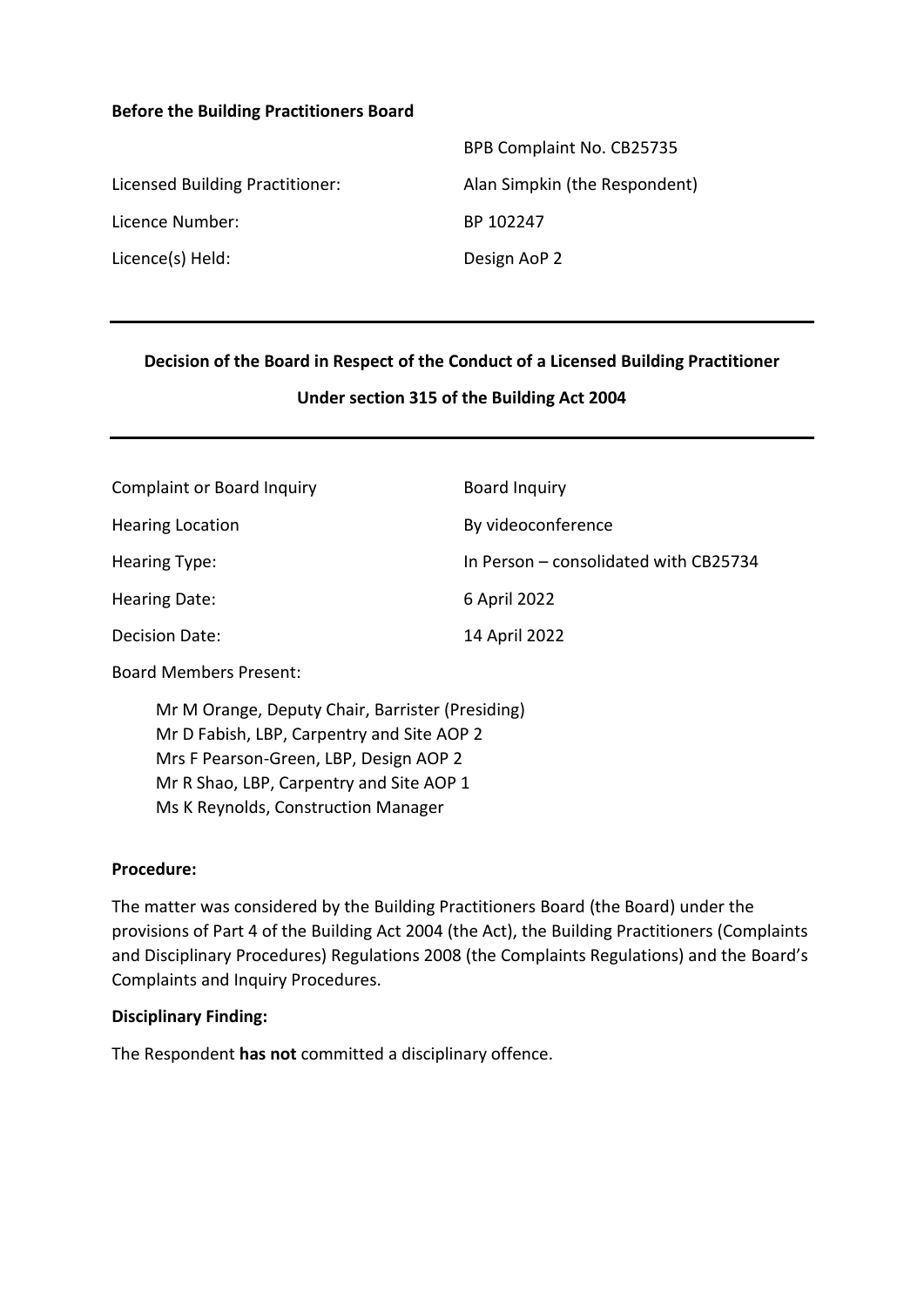## **Contents**

## <span id="page-1-0"></span>**Summary of the Board's Decision**

[1] The Respondent was negligent for not ensuring that legal access rights were checked and verified when designing a dwelling for a building consent but will not be disciplined on the basis that the matter did not, as a result of surrounding circumstances including reliance on other technical experts, reach the required seriousness threshold for the Board to take disciplinary action.

## <span id="page-1-1"></span>**The Charges**

- [2] The hearing resulted from a Board Inquiry into the conduct of the Respondent and a Board resolution under regulation 10 of the Complaints Regulations<sup>1</sup> to hold a hearing in relation to building work (design work) at Lot 4 [OMITTED]. The alleged disciplinary offence the Board resolved to investigate was that the Respondent may have carried out or supervised building work or building inspection work in a negligent or incompetent manner (s 317(1)(b) of the Act).
- [3] The Board gave notice that the issues to be investigated at a hearing were whether the Respondent, as a Licensed Design AoP 2 Practitioner, failed to carry out building work (design work) in an acceptable manner when preparing and/or presenting a building consent application with designed vehicle access over a right of way, to which no rights were granted to the lot to which the building consent related, noting:
	- (a) Certificate of Title 226438 and Deposited Plan 355505 shows Lot 20 as a legal access held in eight shares by the Lots 5,6,7,8,9,10,11 and 12 and does not contain any legal rights of access from or for lot 4;
	- (b) The proposed subdivision plan makes reference to Lot 20 being divided into eight shares as noted above; and
	- (c) The Site Plan for Lot 4 shows the location of a garage and adjacent driveway that discharge via a vehicle crossing onto an "Access Road'' to [OMITTED]. The Access Road is Lot 20.

 $1$  The resolution was made following the Board's consideration of a report prepared by the Registrar in accordance with the Complaints Regulations.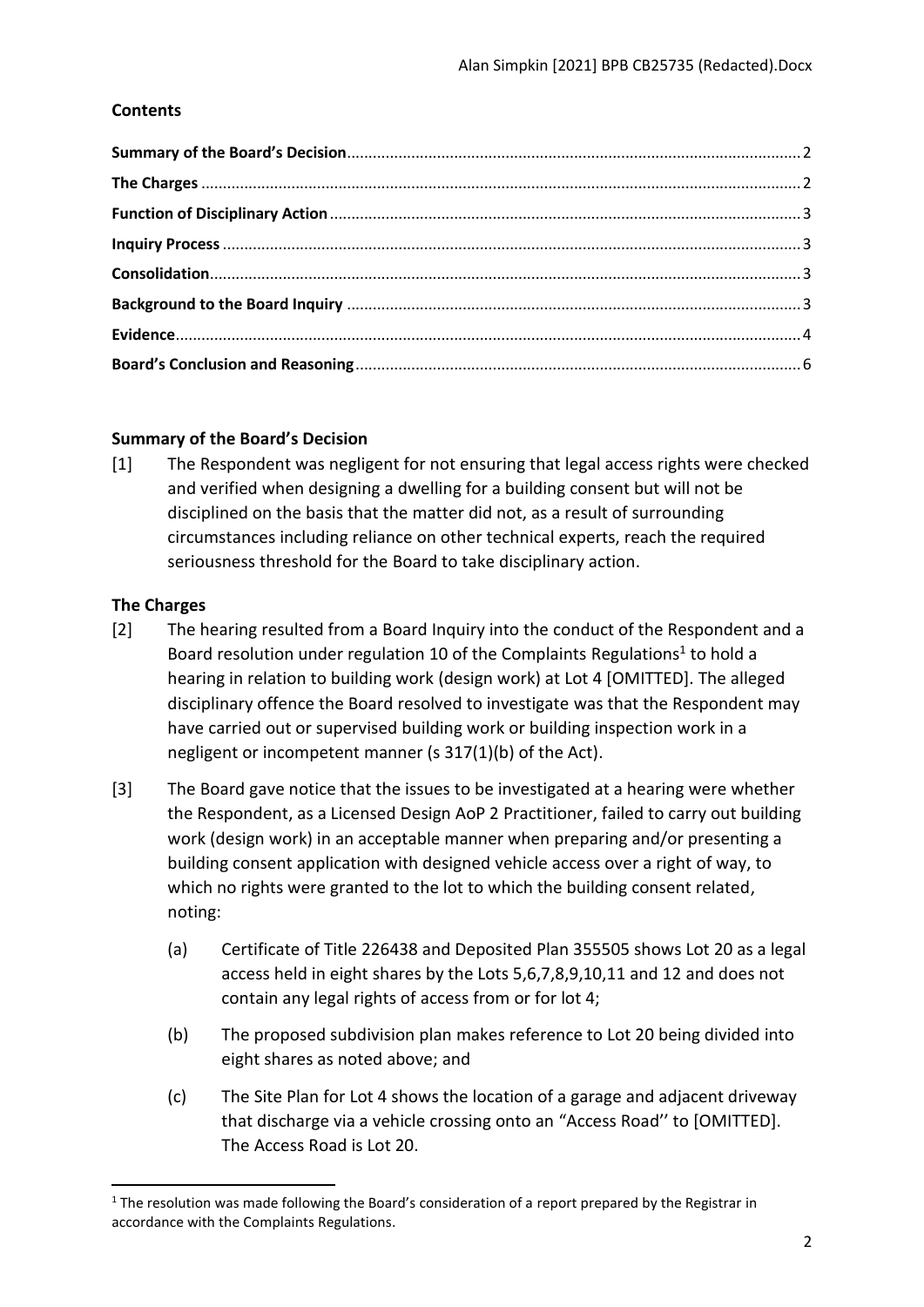# <span id="page-2-0"></span>**Function of Disciplinary Action**

[4] The common understanding of the purpose of professional discipline is to uphold the integrity of the profession. The focus is not punishment, but the protection of the public, the maintenance of public confidence and the enforcement of high standards of propriety and professional conduct. Those purposes were recently reiterated by the Supreme Court of the United Kingdom in *R v Institute of Chartered Accountants*  in England and Wales<sup>2</sup> and in New Zealand in Dentice v Valuers Registration Board<sup>3</sup>.

# <span id="page-2-1"></span>**Inquiry Process**

[5] The investigation and hearing procedure under the Act and Complaints Regulations is inquisitorial, not adversarial. The Board sets the charges, and it decides what evidence is required at a hearing to assist it in its investigations. In this respect, the Board reviews the available evidence when considering the Registrar's Report and determines the witnesses that it believes will assist at a hearing. The hearing itself is not a review of all of the available evidence. Rather it is an opportunity for the Board to seek clarification and explore certain aspects of the charges in greater depth.

# <span id="page-2-2"></span>**Consolidation**

- [6] The Board may, under Regulation 13, consolidate two or more complaints into one hearing but only if the complaints are, in the opinion of the Board, about substantially the same subject matter and the complainant and the licensed building practitioner in respect of each complaint agree to the consolidation.
- [7] The Board sought agreement for consolidation of this matter with Board Inquiry number CB25734. The consent of all those involved was forthcoming. The two matters were consolidated.

## <span id="page-2-3"></span>**Background to the Board Inquiry**

- [8] The matter came to be the Board's attention as a result of a complaint about a Mr [OMITTED], the main contractor of a new residential dwelling build. The complaint was that the dwelling had been designed with a garage that required access over a right of way to which the land had no right of access over. The Board noted that the matters complained about related to design work and that two Licensed Building Practitioner designers had been identified as having been involved in the design work, which resulted in a building consent being issued. The Board resolved to carry out Board Inquiries into those two practitioners and to discontinue its investigations into Mr [OMITTED].
- [9] Prior to the hearing, the Respondent protested the Board's jurisdiction variously submitting that the issues to be investigated were civil matters. The Board responded in a Minute noting the definition of building work and of design work in the Act and directing that the matter would proceed to a hearing.
- [10] Following the issue of the Board's Minute, Counsel representing the Respondent made submissions that the matter should not proceed. Again, the submission was

<sup>&</sup>lt;sup>2</sup> R v Institute of Chartered Accountants in England and Wales [2011] UKSC 1, 19 January 2011. 3 [1992] 1 NZLR 720 at p 724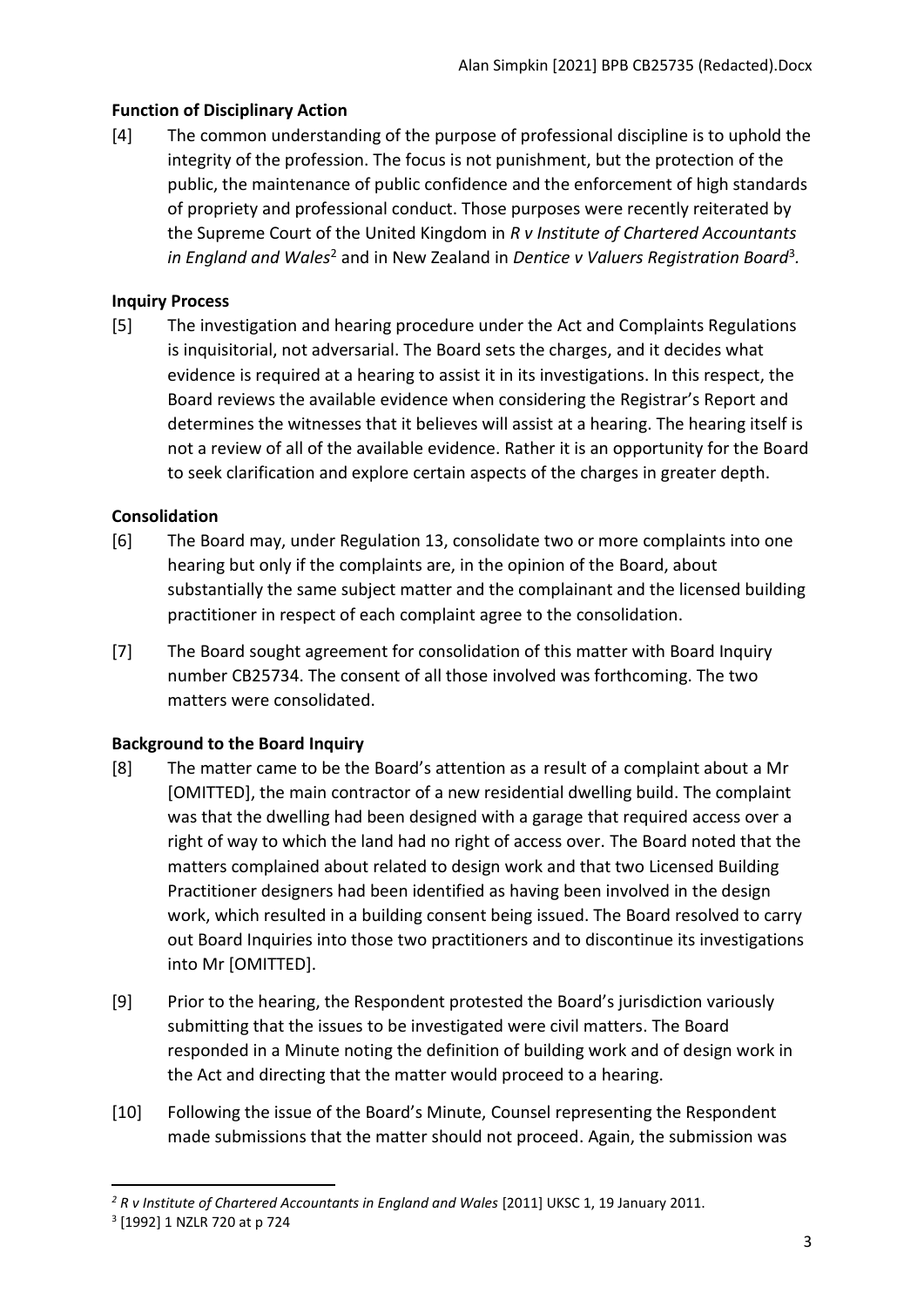that it was a contractual matter which did not come within the Board's jurisdiction. It was also submitted that there was insufficient evidence as another Licensed Building Practitioner had carried out the design work. A Board Minute was issued noting that the two Licensed Building Practitioners being investigated at the consolidated hearing had each identified the other as being responsible and that a consolidated hearing would allow the Board the opportunity to investigate the conflicting positions.

[11] Prior to the hearing, both Licensed Building Practitioners filed further information clarifying their roles in the design work. The evidence noted below summarises the positions.

### <span id="page-3-0"></span>**Evidence**

- [12] The Board must be satisfied, on the balance of probabilities, that the disciplinary offences alleged have been committed*<sup>4</sup>* . Under section 322 of the Act, the Board has relaxed rules of evidence that allow it to receive evidence that may not be admissible in a court of law.
- [13] The procedure the Board uses is inquisitorial, not adversarial. The Board examines the documentary evidence available to it prior to the hearing. The hearing is an opportunity for the Board, as the inquirer and decision-maker, to call and question witnesses to further investigate aspects of the evidence and to take further evidence from key witnesses. The hearing is not a review of all of the available evidence.
- [14] In addition to the documentary evidence before the Board heard evidence at the hearing from:

| Alan Simpkin | Respondent                                                             |
|--------------|------------------------------------------------------------------------|
| [OMITTED]    | Licensed Building Practitioner, Design AoP 2,<br>respondent in CB25734 |
| [OMITTED]    | Licensed Building Practitioner, Carpentry                              |

- [15] As noted above, the issue before the Board related to the development of a design which required access to a garage over a right of way that the land on which the dwelling was situated had no access rights.
- [16] The design used was a standard plan used by Mr [OMITTED]'s business, [OMITTED]. Changes were made to it to accommodate the site and to maximise the view, including switching the garage from one side of the house to the other. Access to that garage was over a right of way. Lot 4, on which the dwelling was built, did not have an easement for access over that right of way. The access issue was not identified during the design, consenting or build stages. The issue only became apparent after the build had been completed when one of the adjacent lots that did have access rights over the right of way complained about the use of the right of way by Lot 4. Mr [OMITTED] stated that it came as a surprise that there was an issue.

<sup>4</sup> *Z v Dental Complaints Assessment Committee* [2009] 1 NZLR 1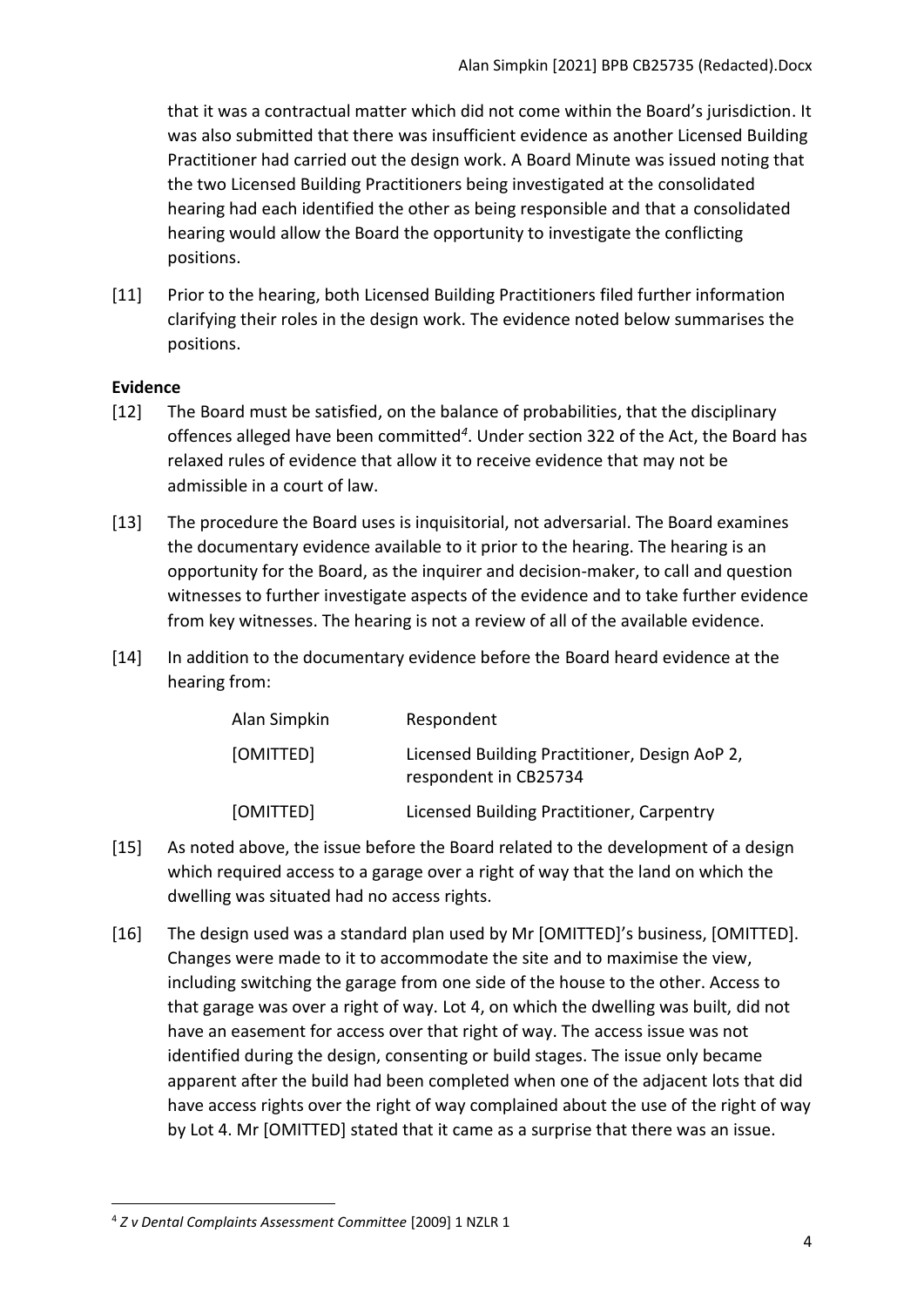- [17] The Respondent gave evidence that he had a long-term working relationship with [OMITTED] and that [OMITTED] undertook much of the pre-design work and due diligence for designs that he was asked to develop.
- [18] Mr [OMITTED] gave evidence that the diligence carried out by [OMITTED] included obtaining and checking the title and any encumbrances on it, developing initial sketches and computer-aided design drawings, developing costings, instructing surveyors, engineers (geotechnical and structural as required) and other professionals and obtaining any required resource consents with the assistance of external consultants. Once the preliminary work was completed, the collected material was provided to a design professional to develop building consent documentation. [OMITTED] would, once the documentation had been developed, submit the building consent application. [OMITTED] also act as the liaison between the design professional and the owners. Mr [OMITTED], in response to questions from the Board, stated that he relies on the architect instructed to check setbacks and recession planes, but he considered that issues as regards easements and restrictive covenants were matters that both would attend to.
- [19] Mr [OMITTED] confirmed that Element Planning had been engaged to obtain a resource consent and that it was expected that the planners would bring any notable issues to their attention.
- [20] The Respondent confirmed that the above process was what occurred with Lot 4 and that he does the [OMITTED] work at a reduced rate on the basis that preliminary work is done by them and they apply for the building consent and deal with any resource consent issues. He also gave evidence that he had met Mr [OMITTED] and the owners on site prior to undertaking the design work and that the proposed design was discussed. Access issues over the right of way were not raised or discussed. The Respondent's position was that he was following the instructions as regards positioning of the garage and access to it from the owners and [OMITTED]. Mr [OMITTED] noted that Lot 4 had only recently been purchased and that the owners would have, as part of the purchase, carried out their own due diligence as regards the title and deposited plan.
- [21] The Respondent confirmed that he had received the title as part of the package supplied by [OMITTED]. He stated they were working on the assumption that the title had been checked during the purchase process and that there was access over the right of way for Lot 4. At this point in the project, the building consent design work was subcontracted to Mr [OMITTED] who provided the Licensed Building Practitioner Certificate of Work for the Building consent application.
- [22] The Board was provided with a copy of the Arcline Design Draughting Checklist for Lot 4. It was completed by Arcline staff and passed onto Mr [OMITTED] to develop the building consent documentation. It contained the following notations:

### *SITE INFORMATION*

*Current Title Title Consent Notices Any Easements*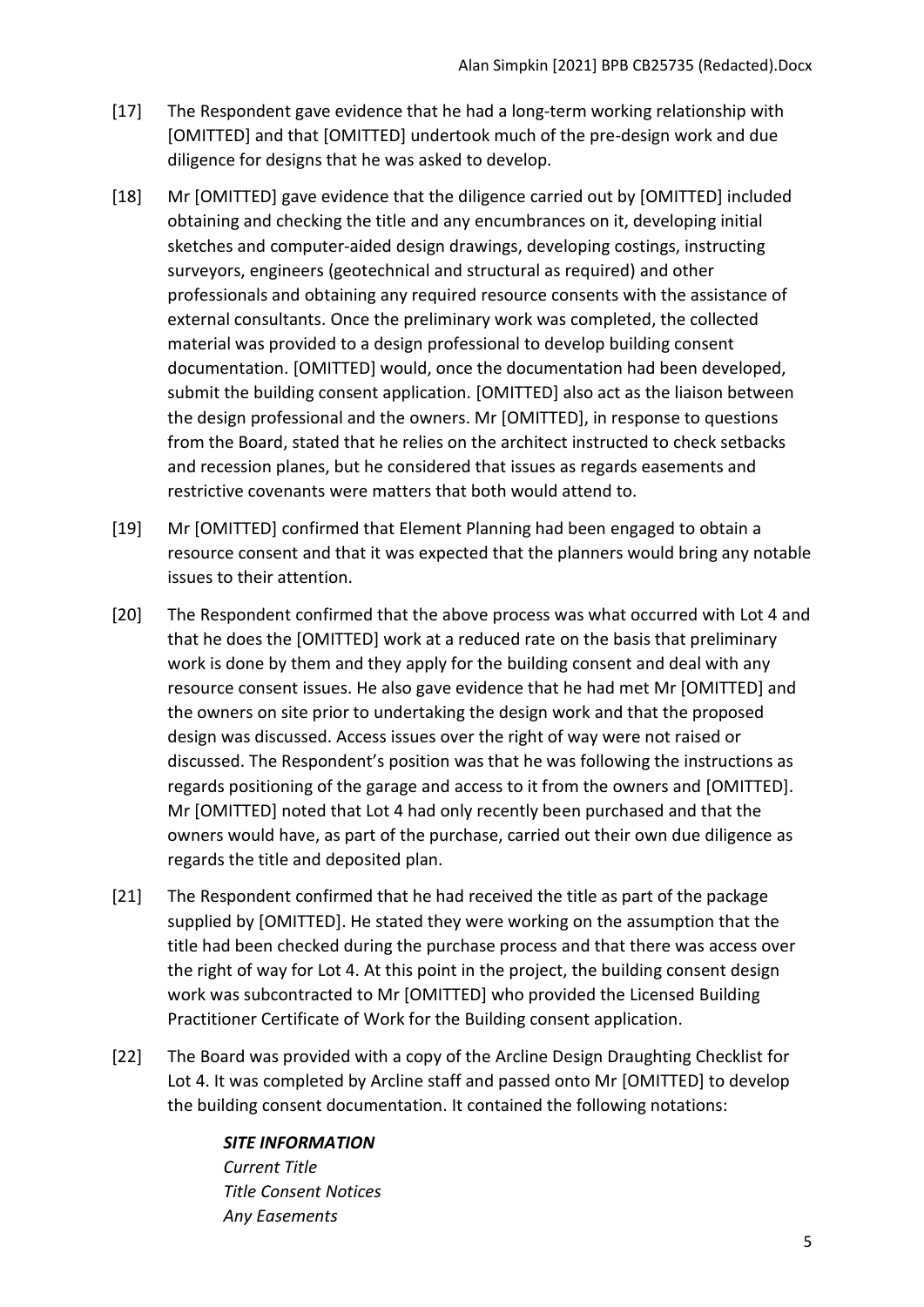*Boundary angles and distance Building distance to boundary Contour plan North Arrow Driveway position / Type Power / Telephone Connection Datum position and Height H.T.B position Road Name Location Lot / DP Number Wind Zone Seaspray Zone* 

- [23] The checklist was annotated with handwritten notes. Beside *Site Information* was a line encompassing the full list and a notation "as topo" and a tick underneath. The reference to "topo" was to a topographical plan developed by a surveyor. It did not identify any access issues or the easements that were appurtenant to Lot 4, and the Respondent gave evidence that he would have expected any access issues to have been identified by the surveyor.
- [24] The Respondent accepted that, to an independent reader such as Mr [OMITTED], the notation would indicate that the listed items had been checked and dealt with. The Respondent provided an updated Arcline checklist and noted that they are now more diligent with their pre-design due diligence and do not place as much reliance on pre-checks carried out by others. The Respondent was of the opinion that the right of way access issue would, under the current processes used, have been identified.
- [25] The Respondent described the non-identification of the access issue as an oversight.
- [26] The Respondent also gave evidence that the outsourced job was managed by [OMITTED], an Arcline employee. He was, at the time, licensed as a Design AoP 1 Licensed Building Practitioner.

## <span id="page-5-0"></span>**Board's Conclusion and Reasoning**

- [27] The Board has decided that, whilst the Respondent carried out or supervised building work in a negligent manner, the matters under investigation did not reach the threshold for the Board to take disciplinary action and, as such, the Respondent **should not** be disciplined.
- [28] The Board's considerations as regards negligence and/or incompetence were with respect of the Respondent's design work.
- [29] The Respondent submitted that the matters complained about were not design work and/or were not restricted building work and, as such, the Board had no jurisdiction. The Board did not agree.
- [30] The term "building work" is defined in section 7 of the Act as follows: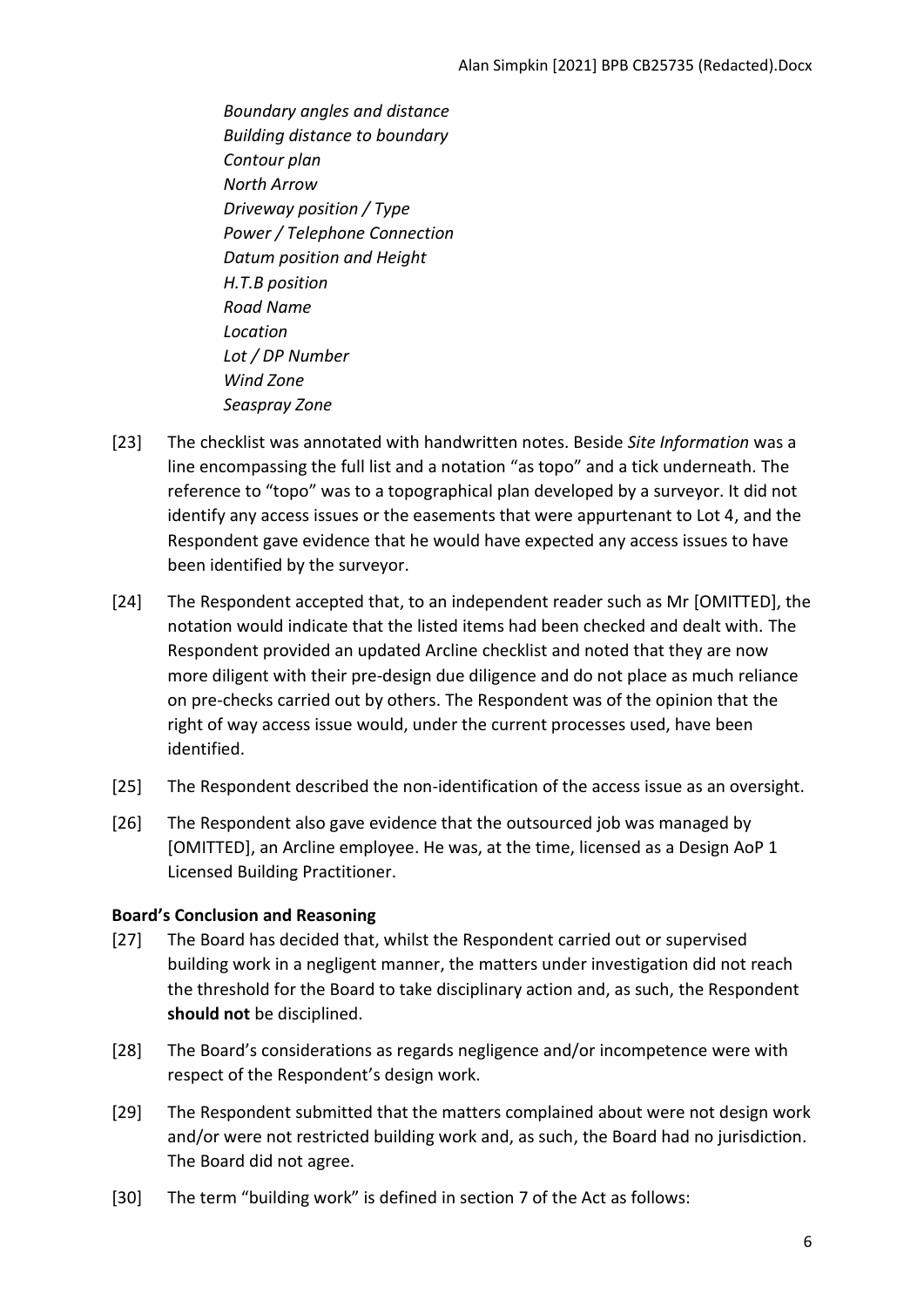*building work —*

- *(a) means work—*
	- *(i) for, or in connection with, the construction, alteration, demolition, or removal of a building; and*
	- *(ii) on an allotment that is likely to affect the extent to which an existing building on that allotment complies with the building code; and*
- *(b) includes sitework; and*
- *(c) includes design work (relating to building work) that is design work of a kind declared by the Governor-General by Order in Council to be restricted building work for the purposes of this Act; and*
- *(d) in Part 4, and the definition in this section of "supervise", also includes design work (relating to building work) of a kind declared by the Governor-General by Order in Council to be building work for the purposes of Part 4.*
- [31] The Building (Design Work Declared to be Building Work) Order 2007 declared:

## *3 Design work declared to be building work*

- *(1) Design work of the specified kind is building work for the purposes of Part 4 of the Building Act 2004.*
- *(2) Design work of the specified kind means design work (relating to building work) for, or in connection with, the construction or alteration of a building.*
- [32] Turning to restricted building work, it is also a defined term. The Building (Definition of Restricted Building Work) Order 2011 was passed to establish restricted building work. Clause 6 deals with design work. It states:
	- *6 Certain design work relating to primary structure or external moisture-management systems of residential buildings to be restricted building work*
	- *(1) The kinds of design work described in subclause (2) are restricted building work for the purposes of the Act.*
	- *(2) The design work referred to in subclause (1) is the preparation of any drawing, specification, or other document, according to which—*
		- *(a) the primary structure of a house or a small-to-medium apartment building is proposed to be constructed or altered; or*
		- *(b) any external moisture-management system attached to or forming part of a house or a small-to-medium apartment building is proposed to be constructed or altered.*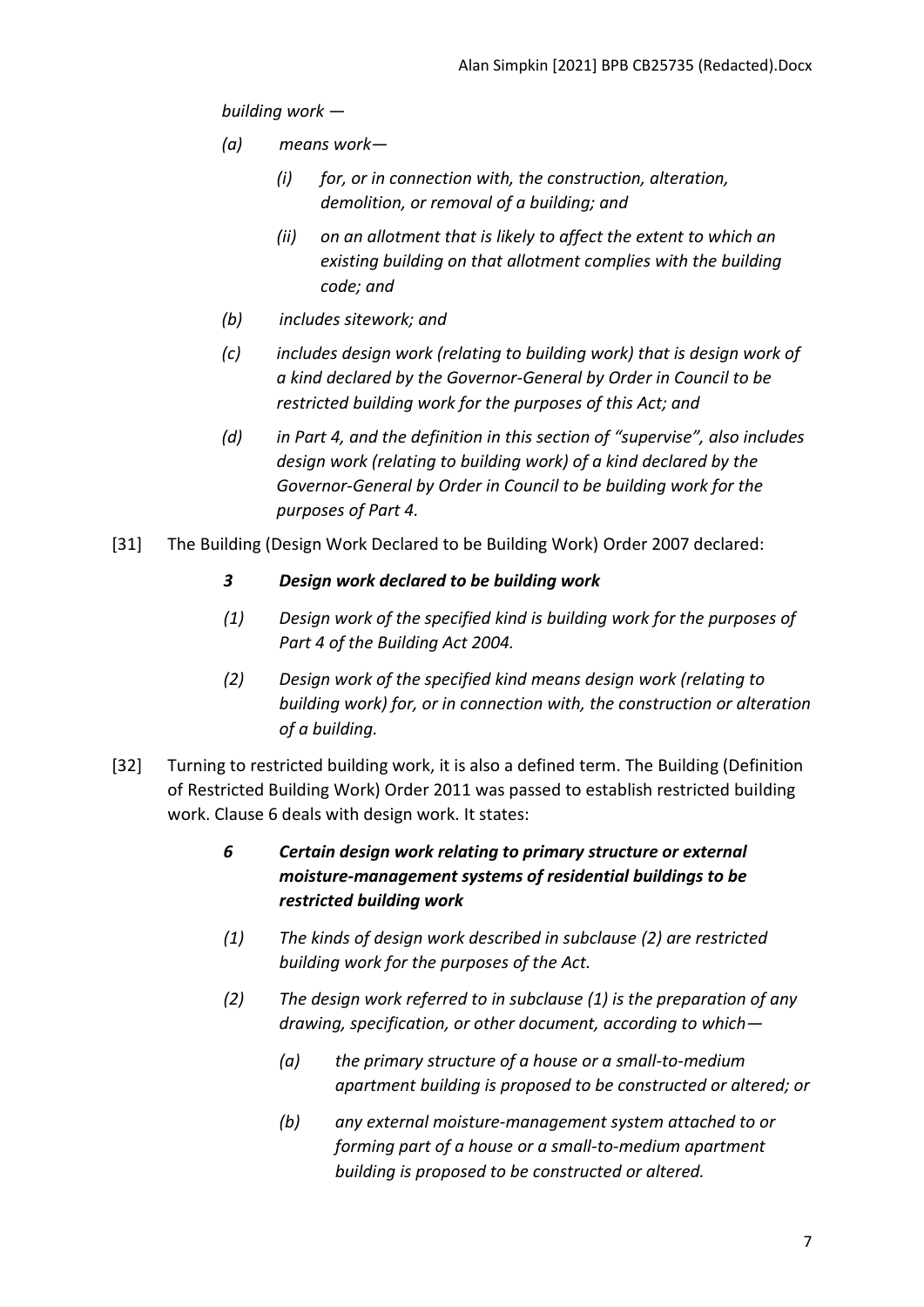- [33] Under that definition, the work under investigation was clearly not restricted building work. The definition of building work, however, is far wider. The phrase *for, or in connection with, the construction, alteration, demolition, or removal of a building* connotes a wide range of matters. It is not limited to the construction process and could, conceivably, include the matters under investigation.
- [34] It is also to be noted that, in terms of disciplinary jurisdiction, section 317(1)(b) of the Act refers to building work, and, as such, it is not confined to the narrower subcategory of restricted building work. This compares to other disciplinary provisions, such as section 317(1)(c), which does refer to restricted building work. Given the deliberate use of different defined terms, it is clear that the narrower definition of restricted building work does not apply to the Board's consideration of matters under section 317(1)(b) of the Act.
- [35] Looking further at the definition of building work, the Board, in interpreting the phrase, is required to do so in such a way as to give effect to the purpose of Parliament<sup>5</sup>. In this respect, it is noted that Rule 4 of the Licensed Building Practitioners Rules 2007 (the Rules) states:
	- *4 Minimum standard of competence for each class of licence*
	- *(1) The minimum standard of competence for a class of licence is meeting all of the competencies set out for that class of licence in Schedule 1.*
	- *(2) In determining whether a person meets a competency, regard must be had to the extent to which the person meets the performance indicators set out for that competency in Schedule 1.*
- [36] Within the competencies for Design Area of Practice 2, competency 3 stipulates:

# *Competency 3: Establish design briefs and scope of work and prepare preliminary design.*

*This competency may be demonstrated by meeting some or all of the performance indicators in one or more of the following areas of practice.*

*3.2.2 Carry out or acquire site investigations and accurately document existing conditions.*

> *May include but not limited to – existing building conditions and compliance, topography, immediate neighbourhood, services, streets, elements of the landscape.*

- [37] The reference to services and streets indicates that matters beyond just the building and the building code come within what is expected of a Licensed Building Practitioner with a Design Licence and that they include consideration of legal access.
- [38] Looking at the matter another way, the Board considers that a person who engages a Licensed Building Practitioner with a Design Licence would reasonably expect them

<sup>5</sup> Refer s 5 of the Interpretation Act 1999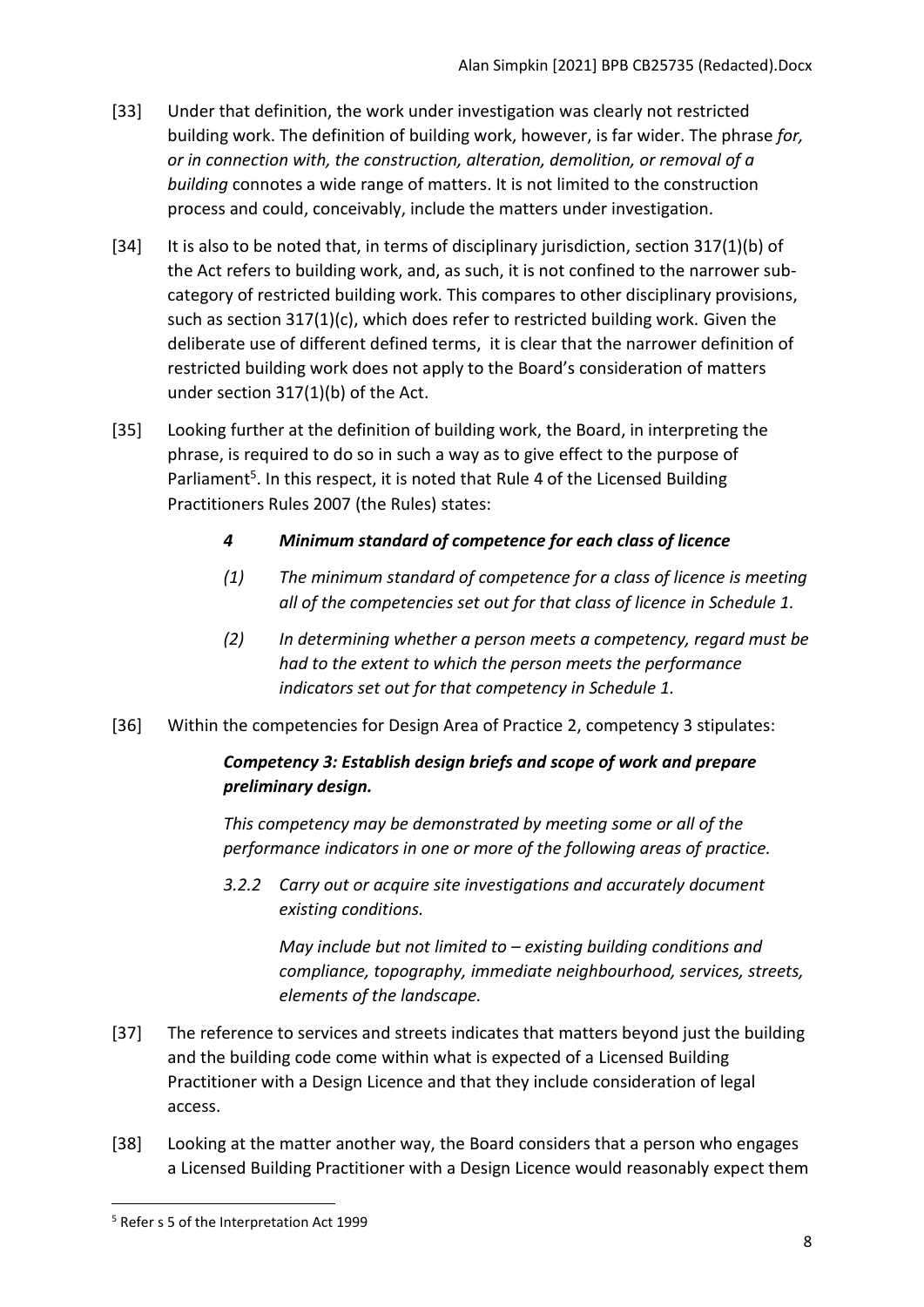to assess legal access rights together with consideration of any other registered easements, restrictive covenants, and other memorials which may impact the proposed design as part of the design process. In essence, an owner would expect that whatever is designed can legally be built as designed, and that includes being able to access what is designed.

- [39] Given the above, the Board finds that consideration of legal access rights by a Licensed Building Practitioner with a Design Licence does come within building work.
- [40] Turning to negligence and incompetence, the Board notes that they are not the same. In *Beattie v Far North Council*<sup>6</sup> Judge McElrea noted:

*[43] Section 317 of the Act uses the phrase "in a negligent or incompetent manner", so it is clear that those adjectives cannot be treated as synonymous.*

- [41] Negligence is the departure by a Licensed Building Practitioner whilst carrying out or supervising building work from an accepted standard of conduct. It is judged against those of the same class of licence as the person whose conduct is being inquired into, in this case, a Licensed Building Practitioner with a design license. This is described as the *Bolam<sup>7</sup>* test of negligence which has been adopted by the New Zealand Courts<sup>8</sup>.
- [42] Incompetence is a lack of ability, skill, or knowledge to carry out or supervise building work to an acceptable standard. *Beattie* put it as "*a demonstrated lack of the reasonably expected ability or skill level".* In *Ali v Kumar and Others,<sup>9</sup>* it was stated as *"an inability to do the job"*.
- [43] The New Zealand Courts have stated that the assessment of negligence and/or incompetence in a disciplinary context is a two-stage test $^{10}$ . The first is for the Board to consider whether the practitioner has departed from the acceptable standard of conduct of a professional. The second is to consider whether the departure is significant enough to warrant a disciplinary sanction.
- [44] When considering what an acceptable standard is, the Board must have reference to the conduct of other competent and responsible practitioners and the Board's own assessment of what is appropriate conduct, bearing in mind the purpose of the Act<sup>11</sup>. The test is an objective one and, in this respect, it has been noted that the purpose of discipline is the protection of the public by the maintenance of professional standards and that this could not be met if, in every case, the Board was required to take into account subjective considerations relating to the practitioner<sup>12</sup>.

<sup>6</sup> Judge McElrea, DC Whangarei, CIV-2011-088-313

<sup>7</sup> *Bolam v Friern Hospital Management Committee* [1957] 1 WLR 582

<sup>8</sup> *Martin v Director of Proceedings* [2010] NZAR 333 (HC), *F v Medical Practitioners Disciplinary Tribunal* [2005] 3 NZLR 774 (CA)

<sup>&</sup>lt;sup>9</sup> Ali v Kumar and Others [2017] NZDC 23582 at [30]

<sup>10</sup> *Martin v Director of Proceedings* [2010] NZAR 333 (HC), *F v Medical Practitioners Disciplinary Tribunal* [2005] 3 NZLR 774 (CA)

<sup>11</sup> *Martin v Director of Proceedings* [2010] NZAR 333 at p.33

<sup>12</sup> *McKenzie v Medical Practitioners Disciplinary Tribunal* [2004] NZAR 47 at p.71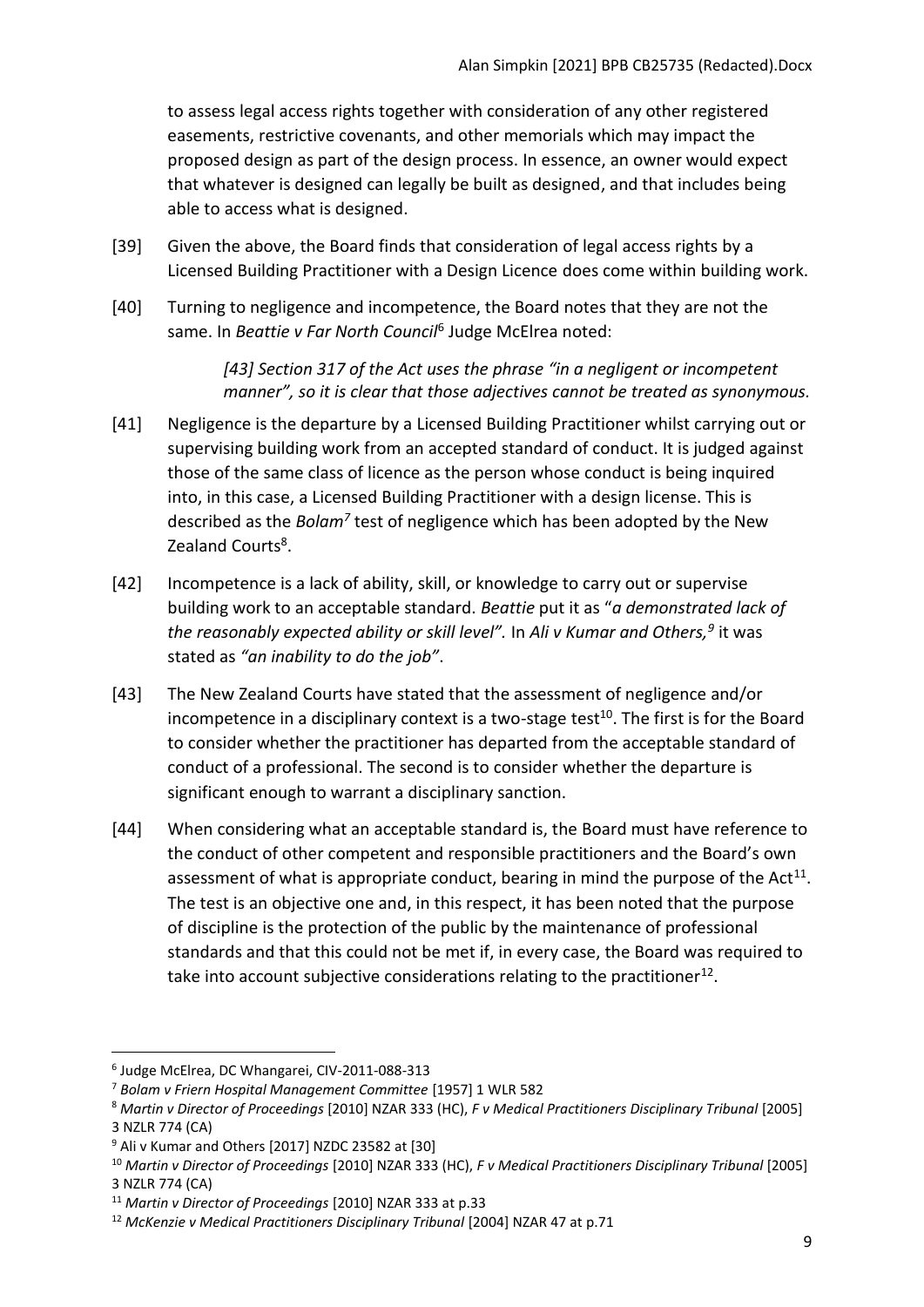- [45] The Board also notes, as regards the allegations that were before the Board, that the licensing competency noted above is relevant.
- [46] Turning to the actual conduct under investigation, the Board decided that, whilst it would expect a Licensed Building Practitioner with a Design Licence to review a title and take into consideration any legal impediments and that the Respondent had failed to do so, on this occasion, the conduct was not serious enough to warrant disciplinary action.
- [47] The reasons why the Board considers a Licensed Building Practitioner with a Design Licence should expect all matters pertaining to the legal title to be assessed and taken into account have been canvassed above in relation to the definition of building work.
- [48] As for why the Board found that the Respondent had fallen below the expected standards, the Board noted that, firstly, the role of checking the title and encumbrances had, in essence, been outsourced to the building company. Whilst, at times, outsourcing may be appropriate, such as when it is to an equally or more qualified professional, such as a legal practitioner or a town planner, in this instance, it was not to a person or entity that was so qualified. Furthermore, there was no quality assurance assessment of the builder's processes to ensure that what they were doing and checking to provide confidence that what needed to be checked had been checked. Moreover, even if there had been, the Board would still expect the designer to carry out a check of what was provided. A design practitioner cannot, as occurred in this instance, simply rely on an assurance from an unqualified person.
- [49] In this instance, those checks, notwithstanding the check-sheets used, did not happen. The Respondent's revised processes and the evidence received from him at the hearing attested to the need for more robust internal checks, which he stated are now being undertaken.
- [50] In the various submissions received, the Respondent put forward that he had contracted out of responsibility for the matters under investigation. With regard to that submission, contracting out is something a Licensed Building Practitioner can do with their client as regards civil liabilities. They cannot, however, contract out of their duties or obligations as a Licensed Building Practitioner under the licensing regime. It is a statutory regime. The only way to opt-out of the obligations would be to relinquish a licence.
- [51] Given those factors, the Board, which includes persons with extensive experience and expertise in the building industry, considered the Respondent had departed from what the Board considers to be an accepted standard of conduct when he failed to identify a lack of legal access for the building as designed. As noted, however, the Board also decided that the conduct was sufficiently serious enough to warrant a disciplinary outcome.